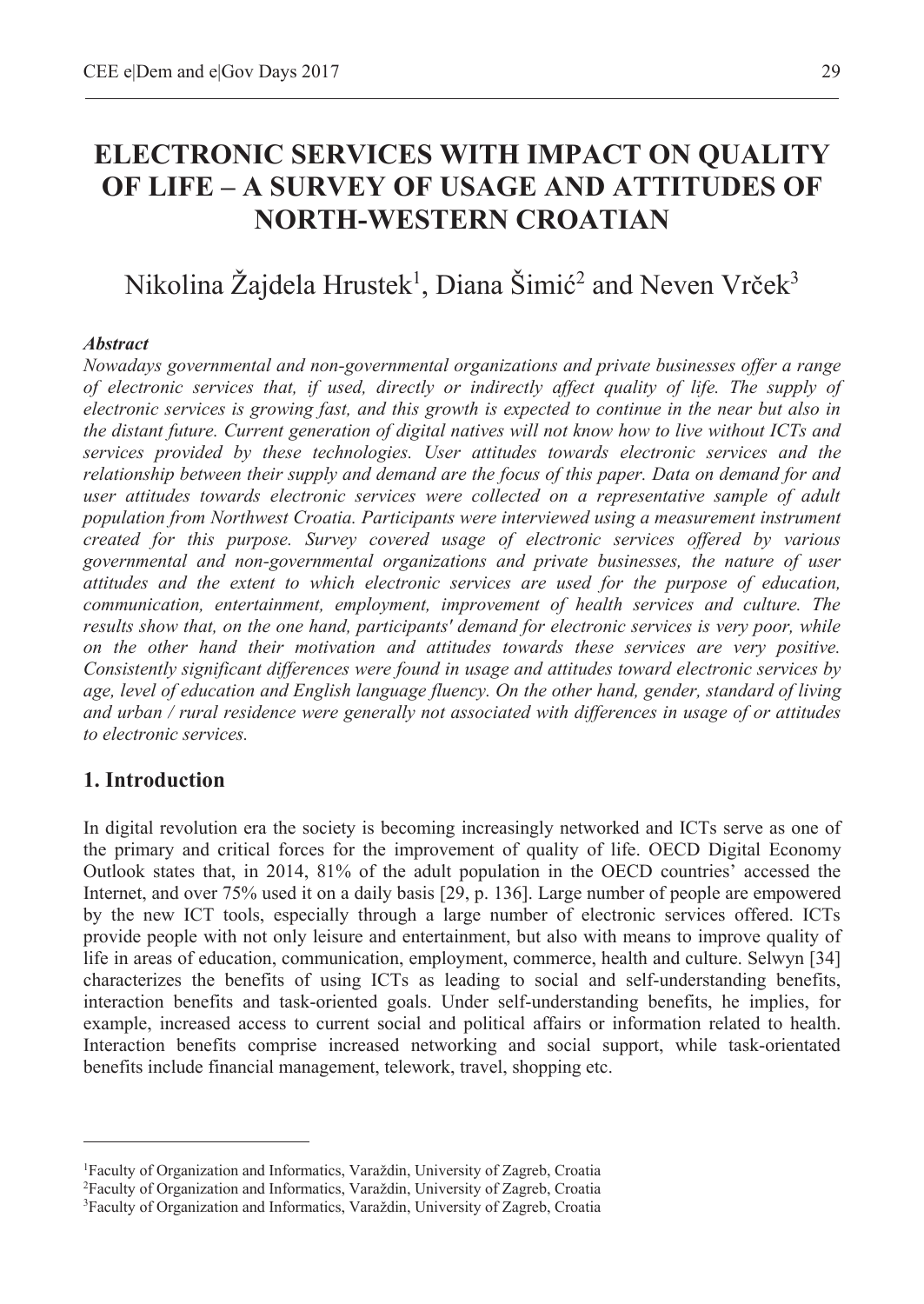Numerous positive examples have demonstrated that the use of ICTs, and especially electronic services, brings great social benefits, especially to those with lower income, people with low levels of education, the unemployed, older people or those remote from physical distribution points of public services [3,19, 30] . The disadvantaged, in one way or another, are arguably those who would benefit the most from public and private business electronic services, presuming they are familiar with ICTs. Active participation in the information society for such a group of people would result in improvement of social relationships, improvement of job possibilities and, in general, in active participation in all other spheres of society. Therefore, one of the basic government tasks in implementing active policies and strategies related to digitalization and the transformation into an information society is to identify such people and provide assistance in their socialization and integration into information society [20]. Throughout the years, European Commission has, in many policies and programmes [13, 14, 16, 17], emphasized the importance of inclusion of the most sensitive society groups, such as the elderly (called e-ageing), disabled persons (called eaccessibility), ethnical minorities, and/or those living in remote regions (and are subject to the geographical digital divide) in areas such as civic participation (e-government) and public welfare (e-health). Electronic services created for these vulnerable population groups have a potential to improve quality of life in many aspects.

# **2. Areas where electronic services can improve quality of life**

Quality of life is a complex and multidimensional concept and is difficult to define because each discipline (economics, health, psychology, etc.) defines its in own way. All definitions agree in one that the quality of life is higher if people have a happy and satisfactory lives. Through years, research was found that quality of people's life depends not only on the economic prosperity of the national economy and satisfactory material and financial conditions, but also on many other factors. Some of these factors are for example education, health, entertainment, housing conditions, culture, etc. According to the Eurostat report "Quality of life — facts and views" identified areas of quality of life are: natural and living environmen, governance and basic rights, economic and physical safety, social relations and leisure, material living conditions, productive or main activity, health and education [18]. Today's modern civilization places great importance on the quality of life and improvement of quality life. For improvement quality of life an critical role have government of national economies and policies implemented. Nowadays, governments of both developed and developing countries have recognized the importance of electronic services and their potential to improve quality of life, and enhance economic and social growth and development [24, 26, 37]. Nurmela et al. [28] identify seven areas in which ICTs can improve quality of life: personal business from distance, automatic information and process system, mass media and media culture, personal production/self-expression, communication and search for information. The study assumes the following: a) devices make everyday life easier because communication can intensify, diversify and expand beyond temporal and geographic obstacles; b) devices lower the participation threshold because obtaining information is easier and opinions can be expressed through several channels [28]. A similar conclusion was made by Shih and Venkatesh [35] who have also divided the improvement of quality of life of people through the use of ICTs in seven categories: work related, family communication, family recreation, home management, home shopping, education/learning, information centre. In the project "Transformative Use of ICT in EU Regions" Gareis and Lamp [18, p. 45] identified eight areas of activities in which using ICTs improves quality of life: communication and social interaction, perception of information, retrieval of information, personal business, transactions and requests for assistance, entertainment, generation and distribution of usercreated content, participation in policymaking and public life, employment-related activities. In an attempt to establish a link between the use of ICT and its positive impact on the quality of life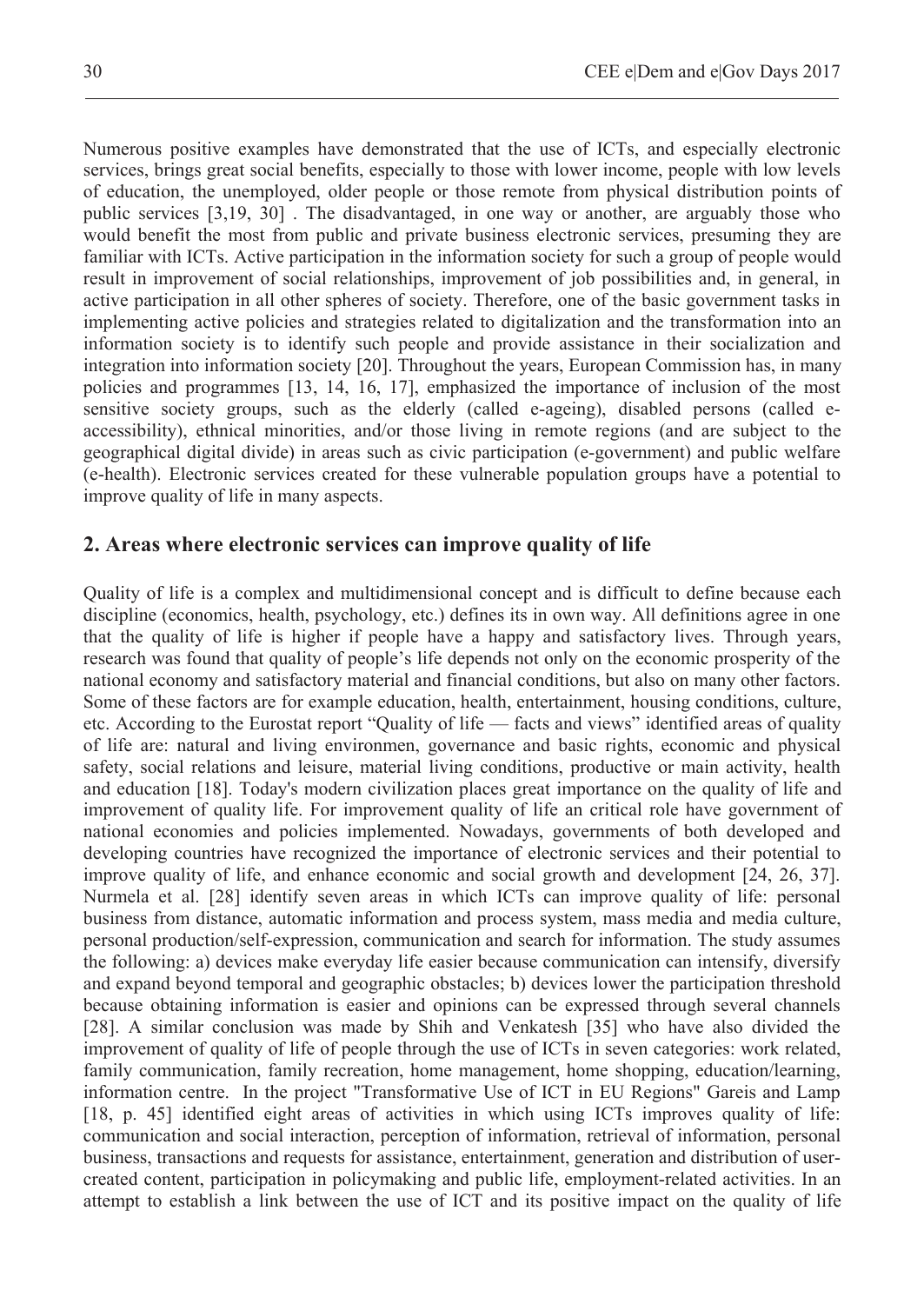Amichai-Hamburger and Furnham [2] concluded that as technological devices enter into individual and collective spheres, ICT promotes higher social coherence, the recognition of being a part of a group. Strong attachment within a group/community enhances the members' mutual understanding and social approval and helps to raise the sense of actualization. The impact of electronic services on quality of life of individuals who use ICTs is difficult to isolate and quantify. In this study, we monitor it through the aspects of frequency of use, user attitudes and motivation to use electronic services in the areas of education, employment, communication, government, commerce, entertainment, culture and health.

## **2.1 Education**

Through time, the concept of education has been changing. Nowadays education and lifelong learning are key factors and the basis for inclusion in the information society. A growing array of educational electronic services offer opportunities for lessons individually adjusted to the student's needs in ways that the classic way of teaching never could [36]. In his empirical research, Van Dijk [38] shows that the use of ICT has positive effects on learning and cognitive development through interactive learning styles, by supporting new multimedia ways of presenting information. Surprising fact, according to the OECD Digital Economy Outlook 2015 [29], is that the majority of students use computer for practicing and drilling sessions once or twice a month, and that percentage of students using computers for this purpose on a daily basis, for example, in Denmark is around 12%, in Norway 10%, and only 2% in Germany and Finland. The same report states that online opportunities for professional development, such as massive open online courses (MOOCs) are underutilized. In European Union in 2013 around 7.8% of Internet users attended online courses, although this percentage varied from 16% in Finland to less than 3% in the Czech Republic [29, p. 142, 143].

# **2.2 Employment**

Opportunities for learning offered by the Internet eventually contribute to increase in employability and better salary prospects in the labour market. The opportunities for a satisfactory working life are reflected in an important ICT trend, nowadays termed e-employment. The concept of e-employment comprises broadband connection between job seekers and employers worldwide, videoconferencing, remote training and other forms of home-based or mobile-based teleworking. Electronic services in this area enable effective job searching, increase employability and business start-up [6]. According to Drever and Hoffmeister [9], the extent to which an individual is able to establish diverse social connections can be an important factor in their successful incorporation into the labour market.

### **2.3 Communication**

Social relations are very important for the functioning of individuals and society as a whole. During the larger part of the 20<sup>th</sup> century, most communications were face to face, via telephone or through physical mail. Quantity and speed of information exchange were limited by geography, technology and cost. Today Internet increases opportunities related to communication and ICTs are increasingly becoming ubiquitous. Internet service most commonly used for communication is e-mail. OECD [22, p. 139] reported that during 2013-2014, on average, 87% of Internet users sent e-mails. Communication services are still constantly evolving. Today's technology enables affordable textual, audio and/or visual communication in real time through Internet services like Google Voice, Skype, WhatsUpp, Viber etc. Social networks provide individuals with an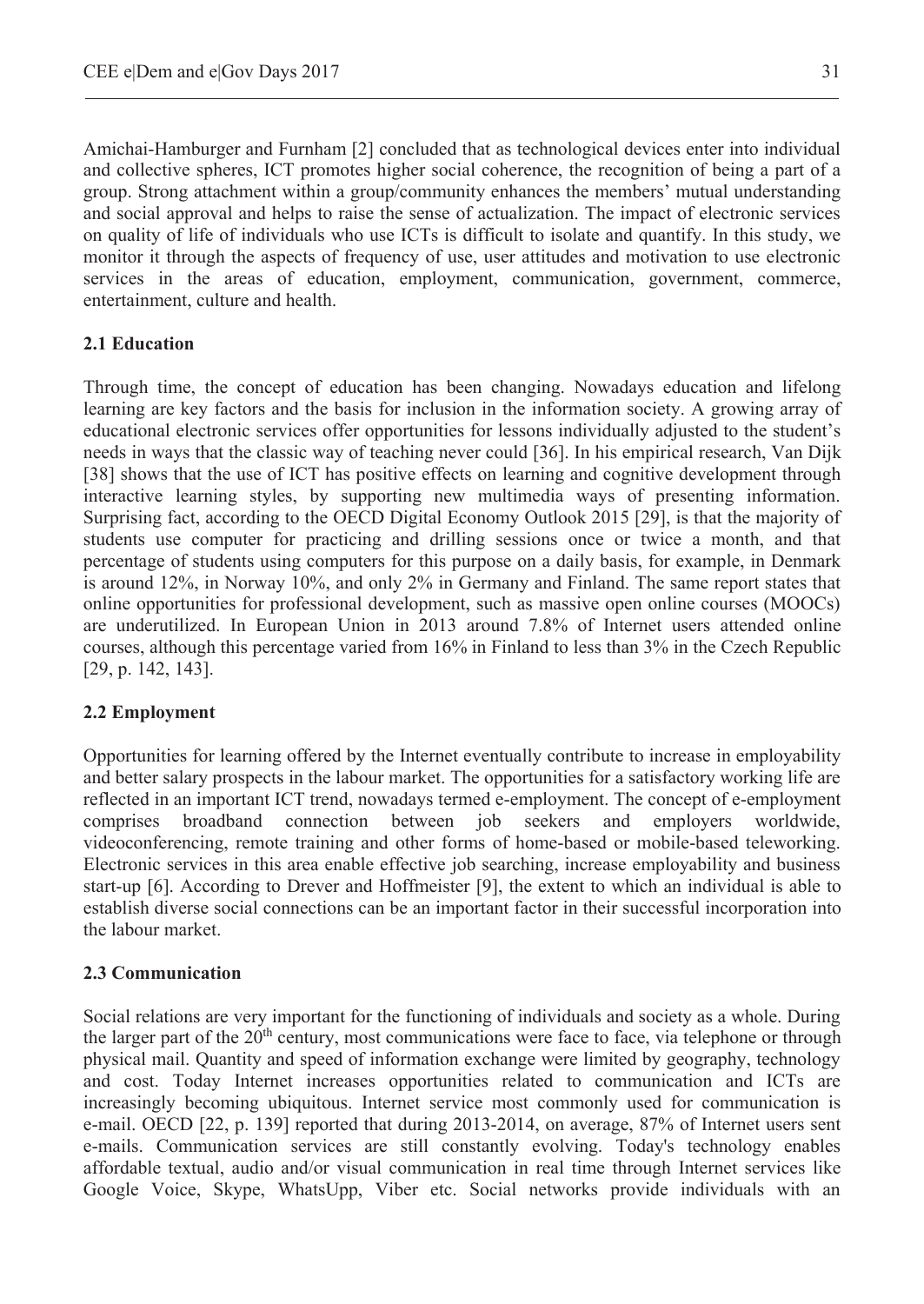opportunity to establish new or enhance old contacts and create and maintain connections with various social groups and organizations [30]. The evolution of communication, among other things, offers easy access to broad audience. Web 2.0 applications, like forums and blogs, enable users to create their own digital communication objects. Access to mass communication enabled that new ICT and Internet technologies have created stronger connection between commerce, banking, entertainment and communication area.

## **2.4 Government**

Electronic services also play a considerable role in simplifying interactions between citizens and public authorities thanks to the digitalization and automatization of many processes. The overall share of citizens that use Internet to perform administrative procedures has increased in recent years. However, still not sufficiently, as confirmed by the OECD report [29, p. 51 that states that, on average, only 35% of users in OECD countries use e-government services. ICTs likewise enable individuals to engage in collective behaviour and form social movements [1, 6, 29].

### **2.5 Commerce**

Electronic services offer consumers access to global network of suppliers and in this manner, expand the degree of consumer choices. With a wide range of search engines and price comparison sites, consumers can also reduce the time and cost spent finding goods and services. Increased capacity for consumers to find and compare products not only increases efficiency of matching customers and sellers, but also drives up price competition which can also lead to significant monetary savings. In order to satisfy the wishes and needs for products and services, electronic services provide great benefits for consumers in terms of accessing information about products and services from any part of world, as well as the possibility of purchasing them. Research conducted by the OECD shows that over 2013-2014, on average, 82% of customers in OECD countries used the Internet to obtain information on goods and products, 58% of them ordered products online, while only 21% sold products over the Internet [29, p. 139]. E-banking is one of the most successful services in e-commerce with an increasing number of users every year. As an example, according to OECD in 2013, 60% of Internet users in OECD countries used online banking, up from 42% in 2011 and 31% in 2007 [29, p. 55].

# **2.6 Entertainment**

The area where electronic services play a major role in improving the quality of life nowadays, especially for the younger population, is entertainment, specifically called e-entertainment. According to Ronchi [33, p. 9], "e-entertainment involves supplying digitalized entertainment products and services which entertain the users in a variety of languages and in line with diverse cultures, supporting data transfer, interactive entertainment of synergy between analogue and digital platforms". Various forms of electronic services and tools are available for the purpose of entertainment, while the types of electronic services in the field of e-entertainment that are most commonly used nowadays are social networking (Twitter, YouTube, Instagram, Facebook), content download (movies, music, etc.), music players, on-line gaming, etc. [4]. According to PricewaterhouseCooper Consulting, research revenues from digital entertainment are continuously growing and they forecast that by the 2018 65% of global entertainment and media growth – almost two in every three extra dollars – would be from digital entertainment [32].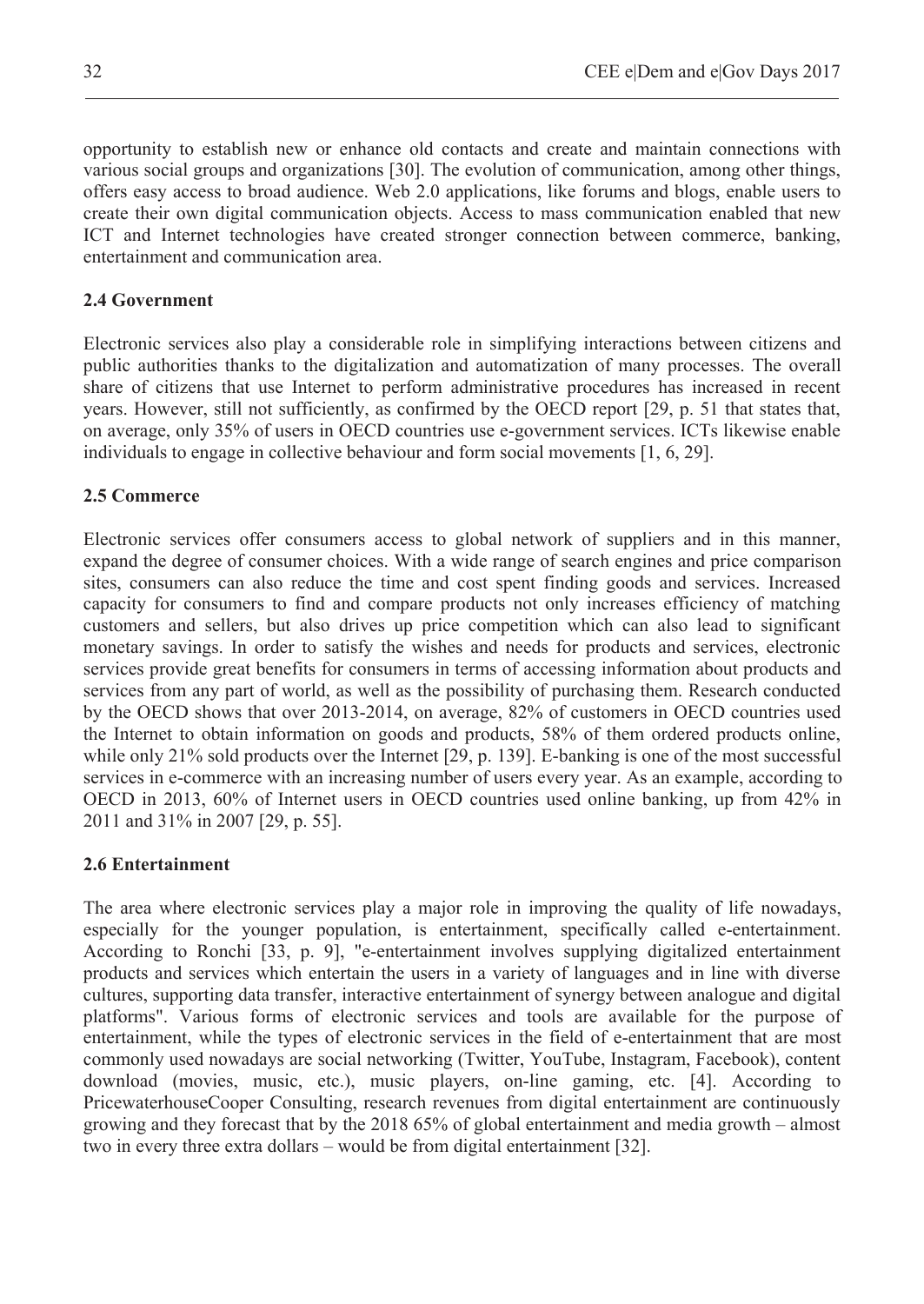### **2.7 Culture**

Use of electronic services has caused major changes in the area of culture. Borders no longer exist and the culture and cultural events have now become accessible to all. Still, ICTs are continuously changing the methods of consumption of cultural products. Ubiquitous digitalization has enabled access and distribution of large amounts of cultural information to many users regardless of time and place. Virtual museums provide access to cultural heritage located in remote or difficult accessible museums. Locating literature on any topic is facilitated through online search of a library catalogue or access to a digital library where content is available in digital form. Artwork of the world's most renowned artists can be viewed and studied from home through digital galleries. All of the above can be summarized by the concept of e-culture or digital culture. According to Ronchi [33, p. 9] e-culture "involves preserving and presenting cultural heritage in line with the challenges of the future, exhibiting valuable cultural assets clearly and informatively using state-of-the-art technology".

Due to high availability of information that Internet provides, people can share knowledge, explore and better understand other cultures. In other words, Internet contributes to the creation of an umbrella cosmopolitan culture necessary for communication among people from disparate cultures [22]. In the European Union "digitisation and online accessibility of cultural material and digital preservation" are among political priorities. European Commission supports digital culture through open coordination of member states activities and provision of European Structural and Investment Funds [11, 15]. Already there is a large supply of applications and tools, interactive information systems with user friendly navigation techniques, virtual reality methods and various multimedia tools and services for easier retrieval and better presentation of digital cultural contents to the users.

#### **2.8 Health**

One of the most outstanding benefits of implementation of electronic services is in the field of health care. Owing to ICTs health care practitioners can remotely assist or monitor vital parameters of patients anywhere and anytime. Assistive technologies play an important role in health care. Ehealth and a large number of aforementioned assistive technologies that are already available are the response to critical social challenges at significantly reduced social cost [10]. Many studies report on benefits of ICT and assistive technologies for the elderly and people with disabilities. These technologies enable target groups to reach autonomy, and maintain dignity and independent living [21, 25, 27]. To summarize, one can conclude that use of electronic services gives people a wide variety of choices and opportunities enabling them to get the kinds of products and services that best fit their desires and needs.

### **3. Research design and methodology**

The main part of the survey was conducted on a representative sample of 427 adults (18+ years) from two counties in Croatia (Varaždin and Međimurje County). The sample was designed as a proportionate stratified random sample from the list of households maintained by the Croatian Bureau of Statistics originating from the 2011 Census of Population, Households and Dwellings in The Republic of Croatia. Fieldwork was carried on during December 2014 and January 2015 and comprised face-to-face oral interviews conducted by eleven qualified interviewers. We have developed a measurement instrument (a questionnaire) comprising 78 items related to digital economy (25 items), e-learning (6 items), e-health (17 items), e-government (15 items), e-culture, ecommunication and e-entertainment (15 items). Items were coded on a 5-point semantic ordinal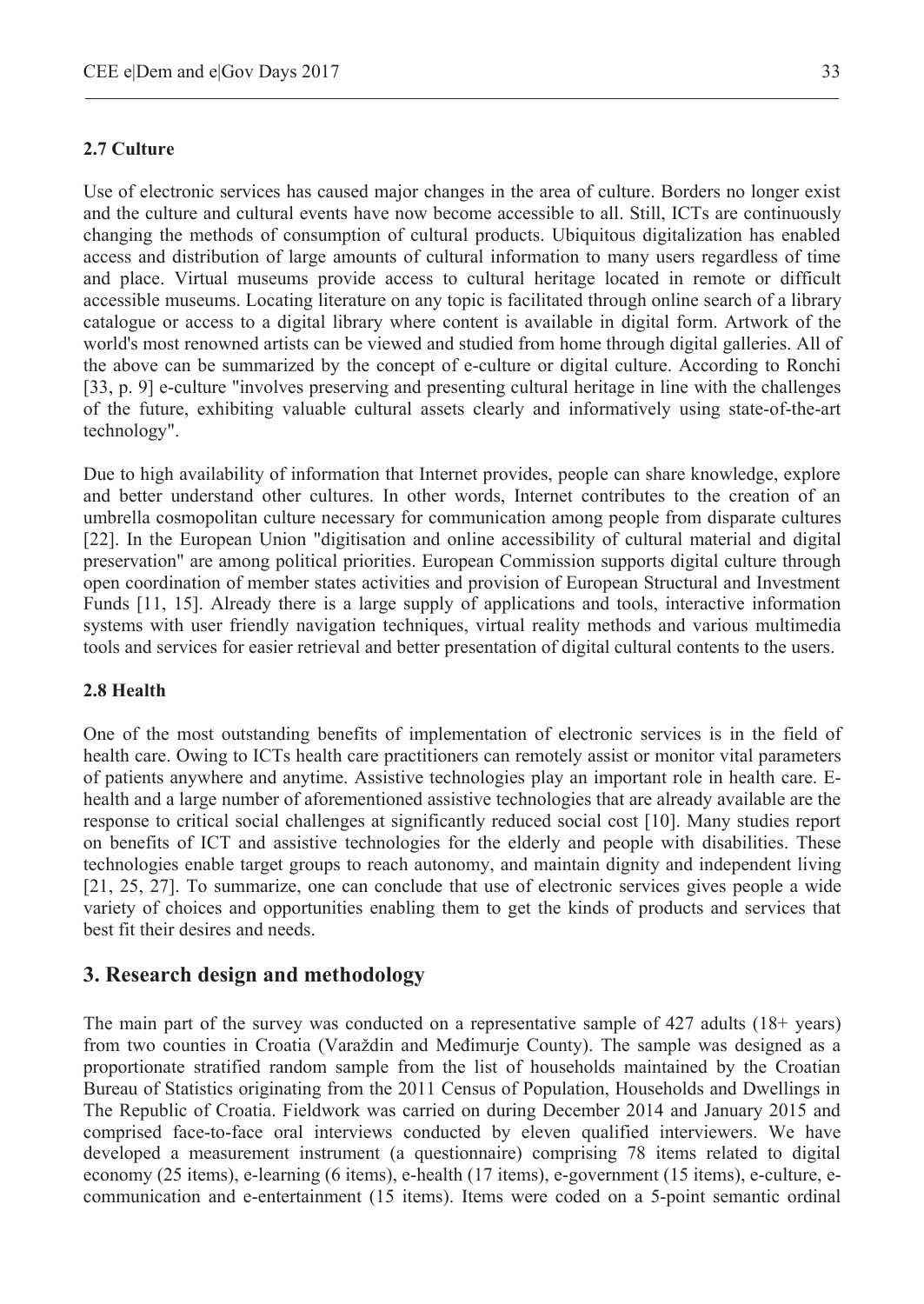scale. Response labels for items measuring user attitudes ranged from "1-strongly disagree" to "5 strongly agree", and those for measuring service usage ranged from "1-not at all" to "5-very frequently". These 78 items were supplemented with socio-demographic data on participants' age, gender, place of residence, employment status and infrastructure indicators.

Qualitative and quantitative content validity of the measurement instrument were assessed by a panel of experts from Croatia and Austria. Qualitative content validity assessment resulted in recommendations on format and choice of items (e.g. selection and order of words, etc.). Quantitative content validity was assessed based on Content Validity Ratio (CVR) and average value of relative importance. For the purposes of quantitative validation, questionnaire was piloted on a convenient sample of participants contacted by electronic mail, social network (Facebook) and the e-learning system of Faculty of organization and informatics. The data collection period via an online survey lasted three months, i.e. from June to September 2014. Even though 331 respondents initiated the online survey, there were only 197 complete responses that were retained for the analysis. Assessment of construct validity of measuring instrument (questionnaire) was based on exploratory factor analysis using maximum likelihood method with orthogonal Varimax rotation and Keiser normalization. We used Kaiser-Meyer-Olkin (KMO) test and Bartlett's test of sphericity to assess sampling adequacy [21]. Fit of the model was independently evaluated with the percentage of nonredundant residuals with absolute values grater then 0.05 [8]. Internal consistency was determined by Cronbach's alpha.

In addition to standard descriptive statistics, ANOVA was used to test whether there were any differences in factor scores for usage and attitude by age, gender, household standard of living, household structure, level of education, place of residence, employment status and English language fluency. Since there were 64 comparisons we also used Benjamini & Hochberg's correction to control the false discovery rate [5].

# **4. Results**

### **4.1 Validity of the measuring instrument**

Following the qualitative and quantitative content validity analysis, 10 items were reformulated and 41 items were excluded thus reducing the number of items from 78 to 37. Kaiser-Meyer-Olkin measure of sampling adequacy (KMO =  $0.755$ ) and Bartlett's test of sphericity ( $\gamma$ 2 = 2237.524,  $df = 300$ ,  $p < 0.0005$ ) both confirmed that assumptions for exploratory factor analysis were met. Number of non-redundant residuals  $>0.05$  in absolute value was 10 (3.0%) confirming that the model represents data well. We have retained 8 factors that accounted for 73.34% of total variance. Number of manifest variables was further reduced from 37 to 25. Table 1. shows Cronbach's alpha coefficients for subscales of the measurement instrument. All subscales had satisfactory reliability.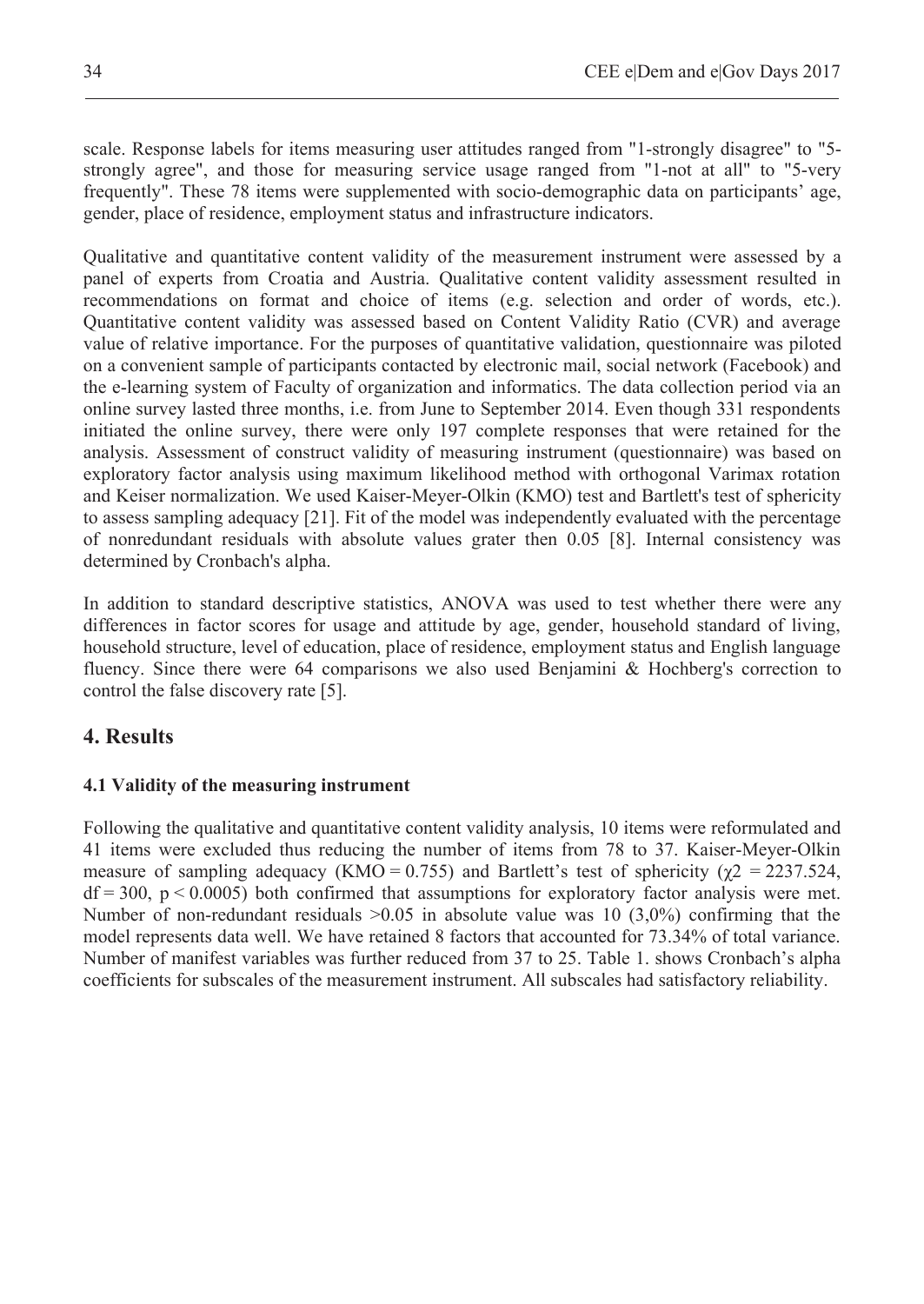| <b>FACTOR</b>                                     | <b>CRONBACH'S ALPHA</b> |  |  |  |  |
|---------------------------------------------------|-------------------------|--|--|--|--|
| $FACTOR 1 - e-learning$                           | 0.823                   |  |  |  |  |
| $FACTOR 2 - e-health (usage)$                     | 0.822                   |  |  |  |  |
| $FACTOR 3 - e-qovernment$                         | 0.878                   |  |  |  |  |
| $FACTOR 4 - e-health (attitude)$                  | 0.835                   |  |  |  |  |
| <b>FACTOR 5 – e-culture</b>                       | 0.753                   |  |  |  |  |
| <b>FACTOR 6 – e-entertainment</b>                 | 0.704                   |  |  |  |  |
| $FACTOR 7 - e-employment$                         | 0.801                   |  |  |  |  |
| FACTOR 8 – e-banking, e-commerce, e-communication | 0.625                   |  |  |  |  |

**Table 1: Cronbach's alpha coefficients for 8 subscales** 

#### **4.2 Usage and attitudes towards electronic services**

In the main part of the survey, 427 respondents participated voluntary in the research and have completed the questionnaire. There were 185 (43.3%) male and 242 (56.7%) female participants. The greatest portion consisted of participants aged between 45 and 54 years (76, or 17.8%) and the smallest portion of participants were participants with age 75 years and older (36, or 8.4%). Majority of participants (228, or 53.4%) are from a rural area, 116 (27.2%) of respondents live in an urban and 83 (19.4%) in a suburban area. Large majority (299, or 70.0%) of respondents use fixed Internet access at home, and 179 (41.9%) use mobile Internet access. More than 80% (353 respondents) own a mobile device, 219 (51.3%) have a laptop and more than 50% of all respondents stated they own a desktop computer. Respondents use ICTs for educational purposes fairly little. More than three quarters (327, or 76.6%) of respondents declared they "do not at all" or "very rarely" use ICTs for information search about educational courses. Only 48 (11.2%) respondents do it "frequently" or "very frequently". Similar results were obtained for use of ICTs to access and download materials for education/training (311 or 72.8% "very rarely" or "not at all", 22 or 5.2% "very frequently"). Only 30 respondents (7.0%) attend online educational courses "frequently" or "very frequently", while 287 (67.2%) respondents declared they do it "not at all".

In Croatia, e-health services (factors 2 and 4) have been available for several years but the frequency of use is quite low, similar to e-education services. Thus, for example, only 55 (12.9%) respondents "frequently" or "very frequently" use Internet to obtain a second opinion regarding diagnosis and health status for friends or family members, while 325 (76.1%) have used it for this purpose "never at all". Only 23 (5.4%) respondents "frequently" or "very frequently" use Internet to get a specialist examination or surgeries, while 337 (78.9%) have never used these services. A very small number of respondents (75 or 17.6%) use Internet "frequently" or "very frequently" for information search to improve their health, while 286 (67.2%) have "never used" or use it "very rarely". Use of Internet to search for information about medicines or to buy medicines is also poor. 317 (74.2%) respondents declared to have "never" or "very rarely" used Internet for this purpose, and only 52 (12.2%) respondents stated they use it "frequently" or "very frequently". However, examining the attitudes concerning the fact that e-health increases the quality of health services (36.30%), saves time (38.18%) and is more cost acceptable (38.40%), if compared to the alternative traditional ways, the majority of respondents' attitude is positive. Whereas regarding the claim "I would recommend the use of e-health care to other users", more than 55% of respondents have either a positive or negative opinion which can be explained by the aforementioned low frequency of use of this type of service.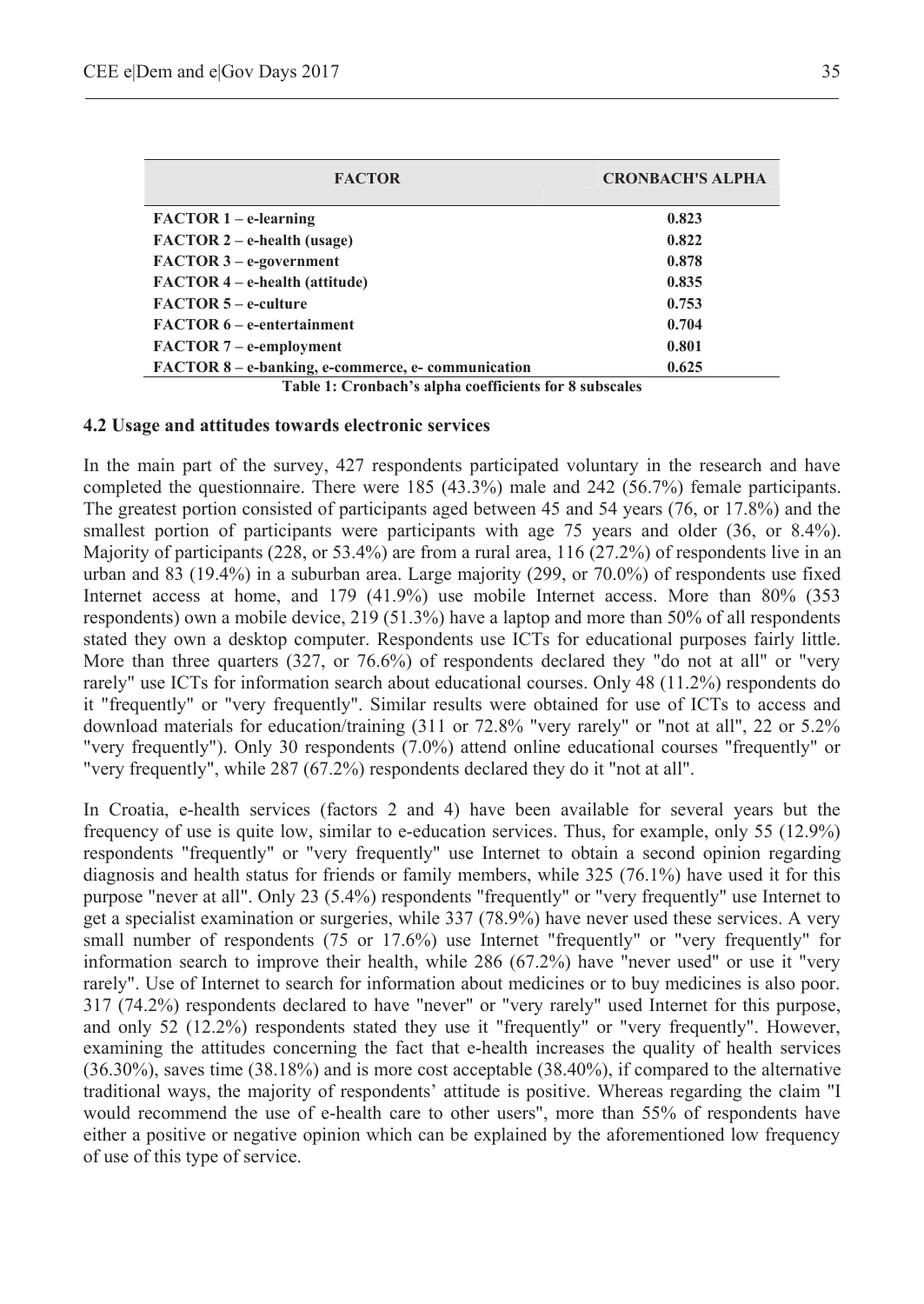The results for e-government (factor 3) show that the respondents who participated in this survey have positive attitudes toward the need for creating new governmental e-services. Thus 286 (67.0%) respondent agree that electronic services should be used for applications related to land registry, cadastre, and building permits, 276 (64.6%) agree with using electronic services for birth and citizenship certificates, and the same number agree with using electronic services for requesting marriage certificates. The same number of respondents also "agree" or "strongly agree" that there should be electronic services for requesting passports, driving licenses, identity cards and other documents. Positive attitude (265 or 62.1% of respondents) is also connected to the claim "I believe that the filing tax return forms should be enabled by using ICT and the Internet.", and 281 (65.8%) respondents agree that ICTs should be used for residence registration.

Respondents practically do not use ICTs for e-culture (factor 5). As many as 350 (82.0%) respondents do not use ICTs to watch theatrical performances, and 34 (8.0%) use them very rarely. Even more respondents (401 or 93.9%) do not "visit museums online. A surprising fact is that only 38 (8.9%) respondents read / download digital books "frequently" or "very frequently".

Surprisingly, even for e-entertainment (factor 6), usage of electronic services is very low. Very large number of respondents "rarely" or "very rarely" use ICTs to: "read online newspapers, magazines..." (242 or 56.7%), "listen / download music" (279 or 65.3%), "watch / download movies" (305 or 71.4%), "watch TV shows" (363 or 85.0%) and "listen to radio station" (369 or 86.4%).

A very low usage of ICTs for employment purposes (factor 7) was also observed. Number of respondents who "do not" use, use "rarely" or "very rarely" ICTs "to find information about employment" was 368 (86.2%), "to send job applications" was 396 (92.7%) and "to log on portals for employment services" was 386 (90.4%).

Factor 8 comprises e-commerce, e-banking and e-communication. Again, a small number of respondents use ICTs for "online shopping" (92 or 21.5%) or "to buy / book tickets (concerts, theatre, exhibitions)" (32 or 7.5%). Slightly larger number "search information on desired products and services" (157 or 36.8). E-banking is one of the most popular e-services in the area of ecommerce, still 295 (69.1%) respondents stated they "do not" use it, or use it "rarely" or "very rarely". E-mail is used as a form of communication "frequently" or "very frequently" by only 165 (38.6%) respondents, while social networks (e.g. Facebook, Twitter...) are used "frequently" or "very frequently" by 138 (32.3%) respondents.

### **4.3 Variation of factor scores in relation to socio-demographic characteristics**

We used ANOVA to compare mean factor scores across levels of eight socio-demographic variables. Results are summarized in Table 2.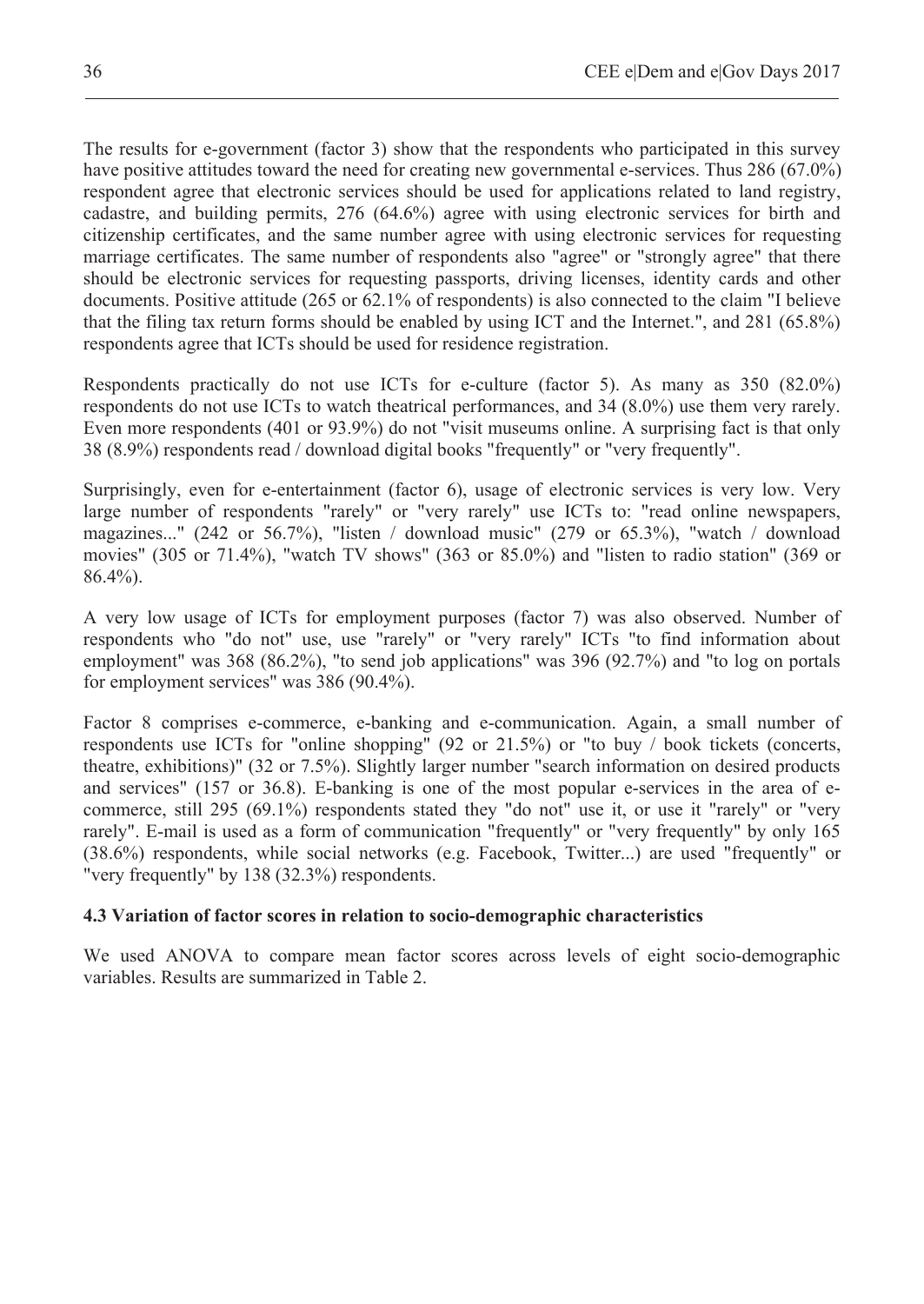|                                                                              | Factor scores |           |           |           |           |           |            |           |
|------------------------------------------------------------------------------|---------------|-----------|-----------|-----------|-----------|-----------|------------|-----------|
| Socio-demographic factors                                                    |               | Н         | Ш         | IV        |           | VI        | <b>VII</b> | VIII      |
| Gender (df1=1; $df2=425$ )                                                   | NS            | <b>NS</b> | <b>NS</b> | <b>NS</b> | <b>NS</b> | *         | <b>NS</b>  | $\ast$    |
| living<br><sub>of</sub><br><b>Household</b><br>standard<br>$(df1=4;df2=422)$ | <b>NS</b>     | <b>NS</b> | <b>NS</b> | <b>NS</b> | <b>NS</b> | *         | $\ast$     | $***$     |
| Age $(df1=6;df2=420)$                                                        | ***           | ***       | ***       | *         | ***       | ***       | ***        | ***       |
| Household structure $(df1=1; df2=420)$                                       | ***           | $**$      | $\ast$    | <b>NS</b> | ***       | ***       | ***        | ***       |
| Level of education $(df1=6;df2=420)$                                         | ***           | ***       | ***       | ***       | ***       | ***       | ***        | ***       |
| Place of residence (df1=2; df2=424)                                          | **            | <b>NS</b> | <b>NS</b> | <b>NS</b> | <b>NS</b> | <b>NS</b> | <b>NS</b>  | <b>NS</b> |
| Employment status (df1=6; df2=420)                                           | ***           | $**$      | ***       | <b>NS</b> | ***       | ***       | ***        | ***       |
| English language fluency $(df1=5;df2=421)$                                   | ***           | ***       | ***       | ***       | ***       | ***       | ***        | ***       |
| Legend:<br>* $p<0.05$ ** $p<0.01$<br>*** $p<0.001$                           |               |           |           |           |           |           |            |           |

Factors: I – e-learning, II – e-health (usage), III – e-government, IV – e-health (attitude), V – e-culture, VI – e-entertainment, VII – e-employment, VIII - e-banking, e-commerce, e-communication

**Table 2: Summary of the results of ANOVA for eight factor scores (sub-scales) by socio demographic factors, with Benjamini & Hochberg's correction for false discovery rate [5].** 

Only for factors 6 and 8 (e-entertainment and e-commerce) was there a significant difference in factor scores between genders, with higher average scores in males. When it comes to standard of living, significant difference among the 5 levels of standard were found for factors 6 to 8. E-entertainment and e-commerce followed the same pattern of higher scores for higher standard of living, while e-employment showed the opposite trend. Differences in mean factor scores among age groups are significant for all factors. In general, there is a trend of decrease in mean factor scores with growing age. For factors 3 (e-government) and 8 (e-banking, e-commerce, ecommunication) the youngest age group (18-24 years old) shows slightly lower mean factor scores than the second age group (25-34 years) with decrease in factor scores for older groups. Factor 4 (attitude towards e-health) shows steady level for younger to middle age groups (up to 54 years) and then starts decreasing, like other factor scores. Differences in factor scores among groups defined by household structure are significant for all factors except factor 4 (e-health attitudes). For all these factors, higher factor scores were observed in households with children. All factors exhibit significantly higher factor scores in groups with higher levels of education. Only for e-learning usage was there a significant difference among places of residence, with urban population showing higher usage than suburban and rural populations. Only for factor 4 (e-health attitude) there was no significant difference in mean factor score by employment status. For all other factors except eemployment (factor 7) there was a similar trend of increase in factor scores from retired people, to unemployed, fully employed, with maximum mean factor score for students. For e-employment (factor 7) the highest mean score was observed in those with temporary part-time jobs, followed by unemployed and students. All factor scores increase significantly with higher level of English language fluency.

# **5. Summary and conclusion**

Our aim was to study citizens' attitudes to and usage of e-services in eight areas that have a significant impact on quality of life: economics, education, employment, health, government, culture, communication and entertainment. Usage of ICTs for education, employment, health and culture was very low. On the other hand, in economics, communication and entertainment, ICTs were most often used to search for information about products and services. Online shopping is still not preferred by as many as 78.0% of respondents. Usage is slightly better in e-entertainment with 34.7% of the respondents using ICTs frequently or very frequently for listening/downloading music,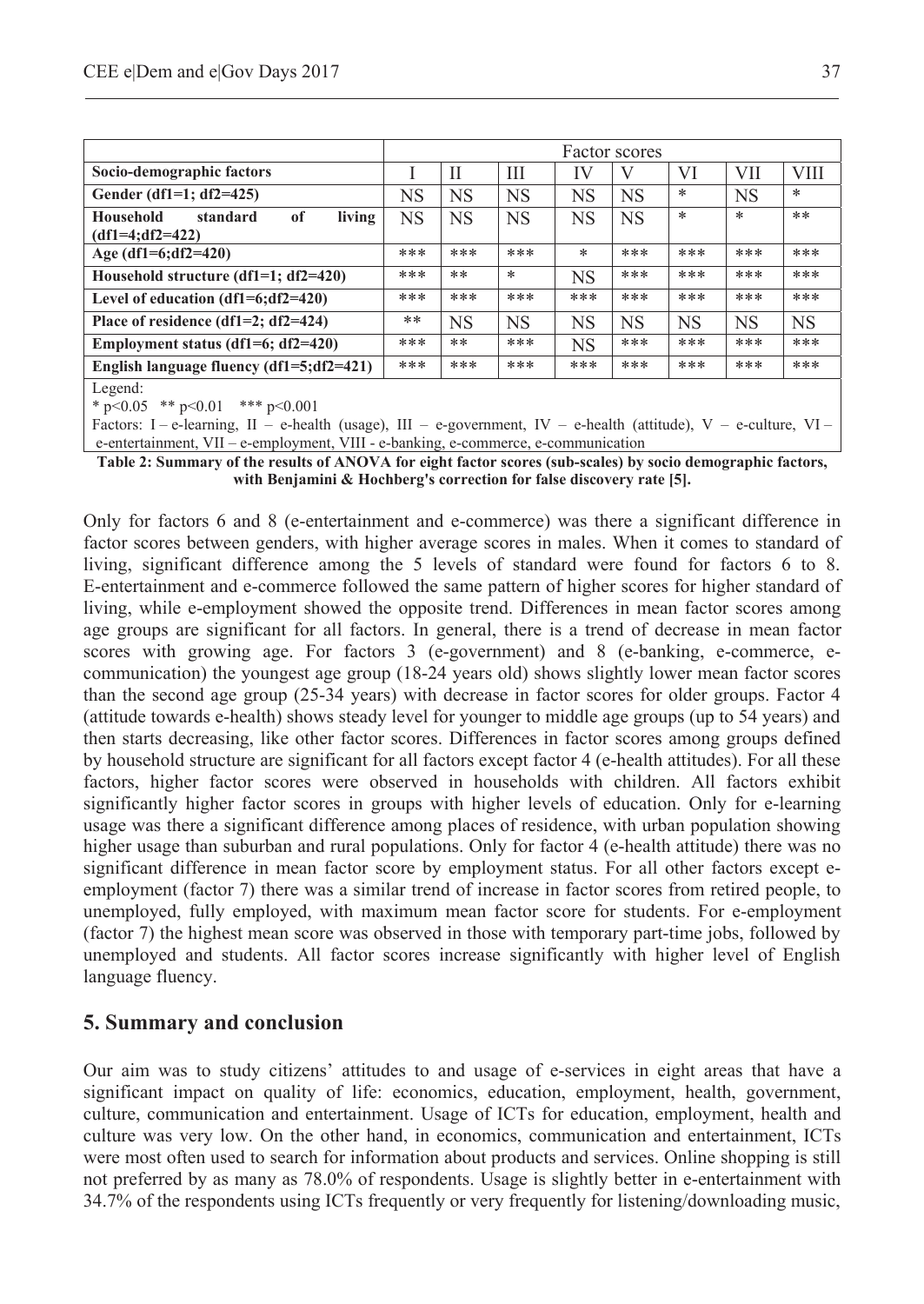28.6% for watching/downloading movies, but less than 15.0% of respondents use it for listening to radio stations and watching TV shows. While e-mail is used for communication very rarely by 54.1% of respondents, 60.7% do use social networks (such as Facebook, Twitter, etc.). The least often used electronic services were shopping and booking of tickets for concerts or theatre shows (only 7.5% of respondents do it frequently or very frequently). General attitude toward e-health services was undecided with majority of the respondents having neither positive nor negative opinion, or else not having an opinion at all. This can be explained by extremely low usage of ehealth services. Respondents' attitudes toward development of new e-government services was generally positive. According to information published on the central e-government portal this is in line with long term plan of Directorate for e-Croatia of the Ministry of Public Administration. Citizens in Croatia have generally positive attitude concerning e-services, even though usage is very poor. Age, level of education, and English language fluency were the most significant determinants of factor scores for usage and attitude subscales. Household structure and employment status were associated with differences in usage and attitudes for all subscales except those for e-health. On the other hand, gender, standard of living and rural vs. urban residence did not in general significantly determine factor scores of usage and attitudes subscales.

Results point to high level of availability of fixed and/or mobile access to Internet, and mobile devices in studied population. Even though attitudes to use of electronic services are generally positive, usage is still very low. The most important barrier to increased usage seem to be lack of digital literacy, as level of education, age and English language fluency were the most significant determinants of usage and attitudes. We would recommend the Government to introduce informatics as an obligatory subject in primary and secondary education and organize free or affordable workshops on use of Internet services for general population (especially the elderly). Additionally, promotion of available services through newspapers, public television, and other forms of marketing could improve citizens' motivation to use electronic services.

# **6. References**

- [1] ALI, A. H.: The Power of Social Media in Developing Nations: New Tools for Closing the Global Digital Divide and Beyond. Harvard Human Rights Journal, 24, 2011, 185-219.
- [2] AMICHAI-HAMBURGER, Y. and FURNHAM, A.: The positive net. Computers in Human Behavior, 232, 2007, 1033-1045.
- [3] BANKOLE, F. O., SHIRAZI, F. and BROWN, I.: Investigating the impact of ICT investments on human development. The Electronic Journal of Information Systems in Developing Countries 48 8, 2011, 1-19.
- [4] BENEDETTO, S., CORREIA, L. M. and LUISE, M.: The Newcom++ Vision Book. Springer, Berlin, Heidelberg, 2012.
- [5] BENJAMINI, Y. and YEKUTIELI, D.: The control of the false discovery rate in multiple testing under dependency. *Annals of Statistics* 29, 2001, 1165–1188.
- [6] CODAGNONE, C., CILLI, V., BIAGI, F., FOLEY, P. and DE LUCA, A.: Inclusive Innovation for Growth and Cohesion: Modelling and demonstrating the impact of eInclusion. European Commission, Directorate-General for Communications Networks, Content and Technology, Bruxelles, 2009. DOI 10.2759/51002.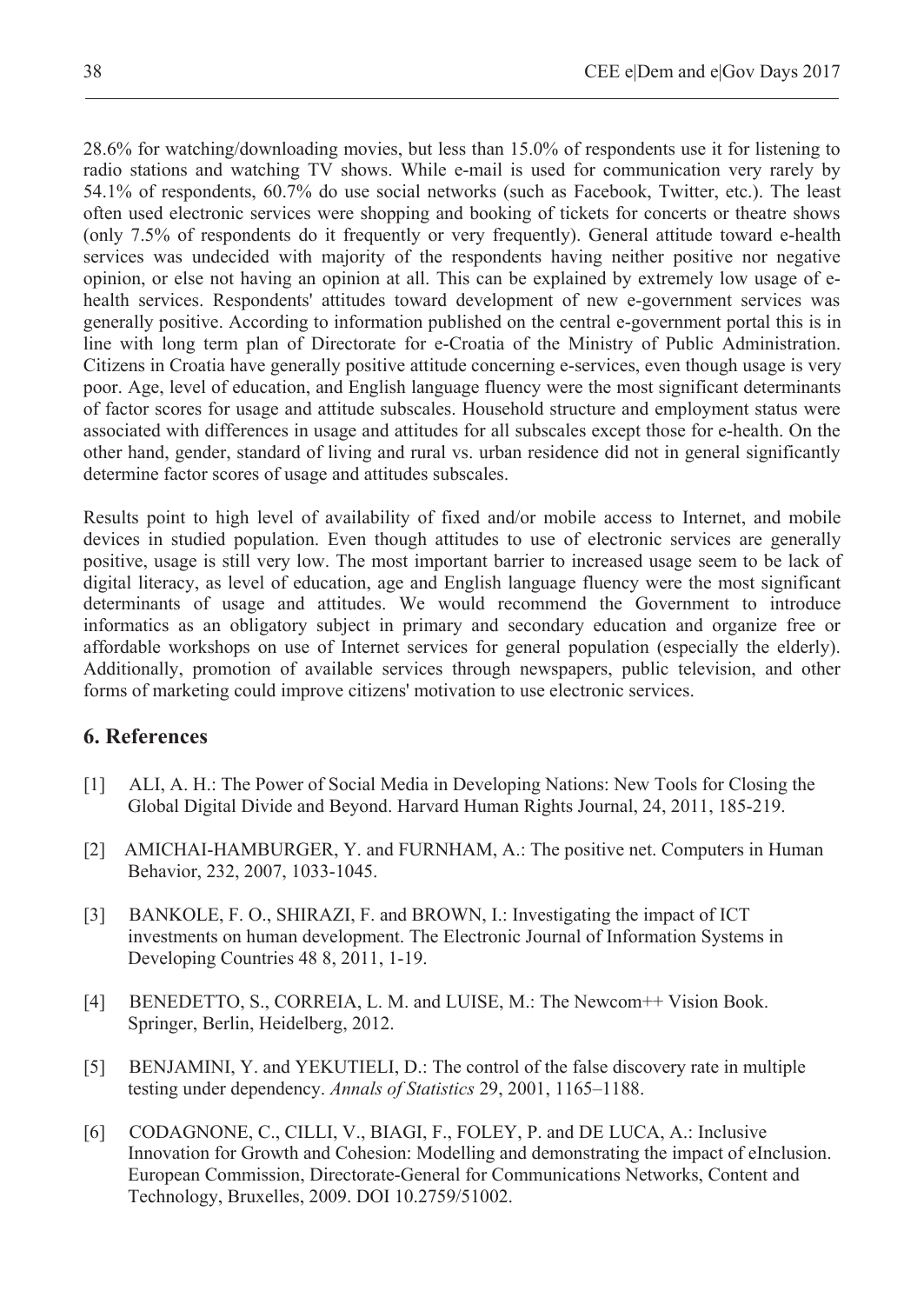- [7] CONROY M., FEEZELL, J. T. and GUERRERO, M.: Facebook and political engagement: A study of online political group membership and offline political engagement. Computers in Human Behavior, 28, 2012, 1535–1546.
- [8] CURETON, E.E. and D'AGOSTINO, R.B.: Factor analysis: an applied approach, Psychology Press, New York, 2009.
- [9] DREVER, A. I. and HOFFMEISTER, O.: Immigrants and social networks in a job-scarce environment: The case of Germany. International Migration Review. 42, 2, 2008, p. 425-448.
- [10] ECCLES, A., DAMODARAN, L., OLPHERT, W., HARDILL, I. and GILHOOLY, M.: Assistive Technologies: Ethical Practice, Ethical Research, and Quality of Life, in: Technologies for Active Aging. Springer US, 2013, 47-68.
- [11] EUROPEAN COMMISSION. e-Health—making healthcare better for European citizens: An action plan for a European e-Health area. COM (2004) 356 final. Brussels. 30 April, 2004.
- [12] EUROPEAN COMMISSION (EC). Digital Culture. Access to and preservation of cultural heritage, Brussels, 2004.
- [13] EUROPEAN COMMISSION (EC). Towards an accessible information society. COM (2008) 804, Brussels, December 2008.
- [14] EUROPEAN COMMISSION (EC). The Active and Assisted Living Joint Programme (AAL JP) 2013-2020, https://ec.europa.eu/digital-single-market/node/50829, 10.11.2016.
- [15] EUROPEAN COMMISSION (EC). Implementation of Commission Recommendation on the digitisation and online accessibility of cultural material and digital preservation Progress report 2013-2015, Brussels, 2016.
- [16] EUROPEAN COMMISSION (EC). The European eGovernment Action Plan 2011-2015. Harnessing ICT to promote smart, sustainable & innovative Government, COM(2010) 743 final, Brussels, 2010, 10.11.2016.
- [17] EUROPEAN COMMISSION (EC), Communication from the Commission to the European Parliament, the Council, the European Economic and Social Committee and the Committee of the Regions: EU eGovernment Action Plan 2016-2020 Accelerating the digital transformation of government (COM(2016) 179 final), Brussels, April 2016.
- [18] EUROSTAT, Quality of life in Europe facts and views, 2015, http://ec.europa.eu/eurostat/ documents/3217494/6856423/KS-05-14-073-EN-N/, 19.03.2017.
- [19] GAREIS, K. and LAMP, H.: WP2: Indicators on Transformative Use of ICT– D2.1 Indicator Stocktaking Report, 2007, http://www.transform-eu.org/publications/documents/D2.1.pdf, 02. 11.2016.
- [20] HANNA, N. K.: An ICT-Transformed Government and Society. In: Transforming Government and Building the Information Society, Springer, New York, 2011, 1-25.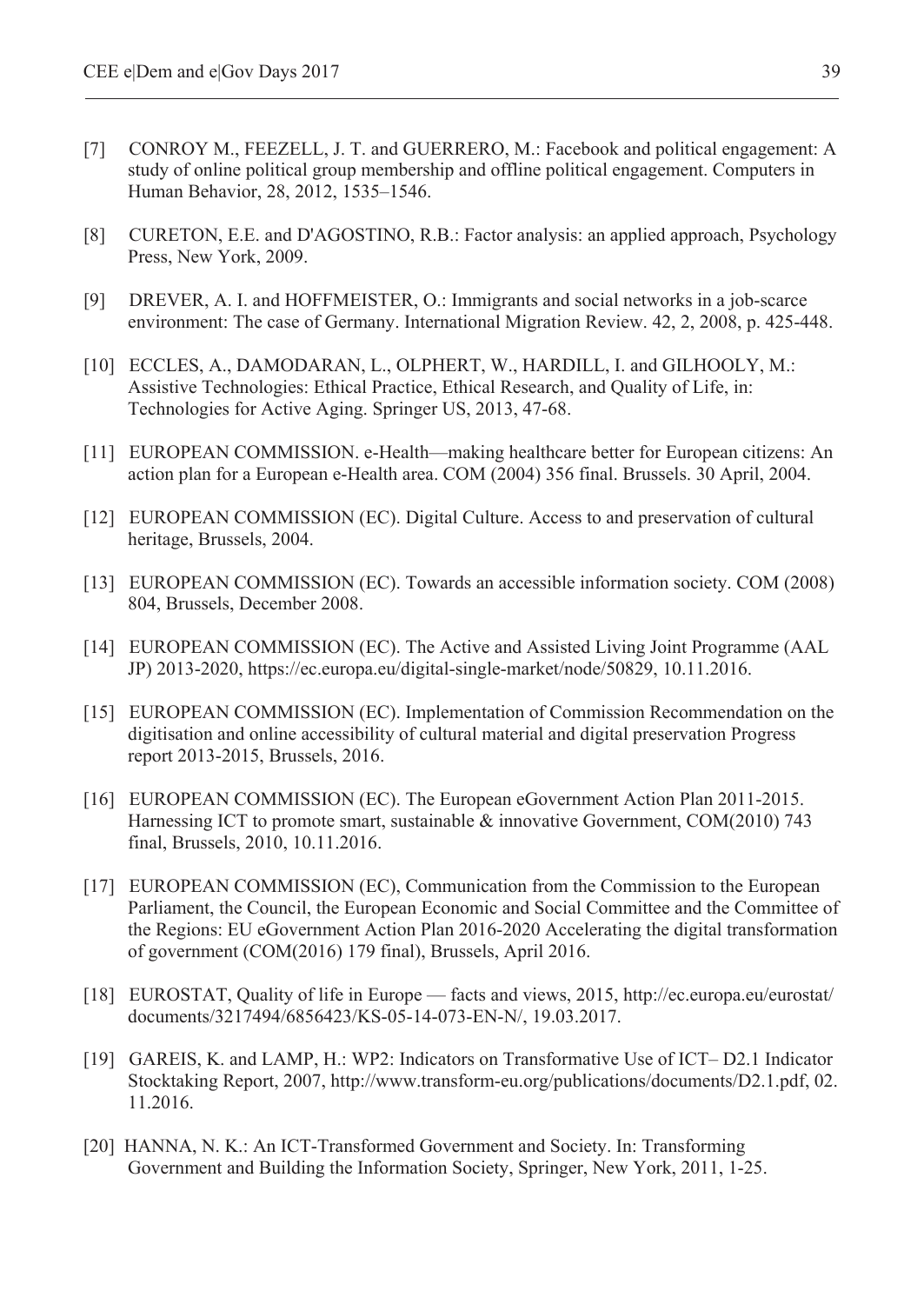- [21] HARDEY, M. and LOADER, B.: The Informatization of Welfare: Older People and the Role of Digital Services. British Journal of Social Work. 39, 2009, 657–669.
- [22] HONGLADAROM, S.: Global Culture, Local Cultures and the Internet: The Thai Example. Ai & Society.13, 4, 1999, 389-401.
- [23] HUTCHESON, G. and SOFRONIOU, N.: The multivariate social scientist. Sage. London. 1999.
- [24] KOZMA, R. B.: National policies that connect ICT-based education reform to economic and social development. An Interdisciplinary Journal on Humans in ICT Environments. 1, 2, 2005, 117-156.
- [25] LOADER, B. D., HARDEY, M. and KEEBLE, L.: Health informatics for older people: a review of ICT facilitated integrated care for older people. International Journal of Social Welfare. 171, 2008, 46–53.
- [26] MADON, S.: The Internet and socio-economic development: exploring the interaction, Information Technology & People, 13, 2, 2000, 85-101.
- [27] MORT, M., ROBERTS, C., POLS, J., DOMENECH, M. and MOSER, I.: Ethical implications of home telecare for older people: a framework derived from a multisited participative study. Health Expectation Health Expect. 8, 3, 2013, 438-49.
- [28] NURMELA, J., PARJO, L. and SIRKIÄ T.: From Citizen to eCitizen. Results from Statistical Surveysabout Finns Use of ICT 1996-2005, 2004.. Reviews 2006/3, Helsinki: Statistics Finland, 2004.
- [29] OECD, OECD Digital Economy Outlook 2015, OECD Publishing, Paris, 2015. DOI:10.1787/9789264232440-en.
- [30] OSATUYI, B.: Information sharing on social media sites. Computers in Human Behavior. 29, 2013, 2622–2631.
- [31] PEREIRA, G. C., ROCHA, M.C.F. and POPLIN, A.: e-Participation: Social Media and the Public Space. B. Murgante et al. (Eds.): ICCSA 2012, Part I, LNCS 7333. Springer-Verlag Berlin Heidelberg, 2012, 491–501.
- [32] PWC, Global entertainment and media outlook 2014-2018, Annual Global CEO Survey, 2014.
- [33] RONCHI, A. M: eCulture: cultural content in the digital age. Springer Science & Business Media. New York, USA, 2009.
- [34] SELWYN, N.: Reconsidering political and popular understanding of the digital divide. New Media & Society, 6, 2004, 341–362.
- [35] SHIH, C.-F. and VENKATESH, A.: Beyond Adoption: Development and Application of a Use-Diffusion Model. Journal of Marketing. 68, 1, 2004, 59-72.